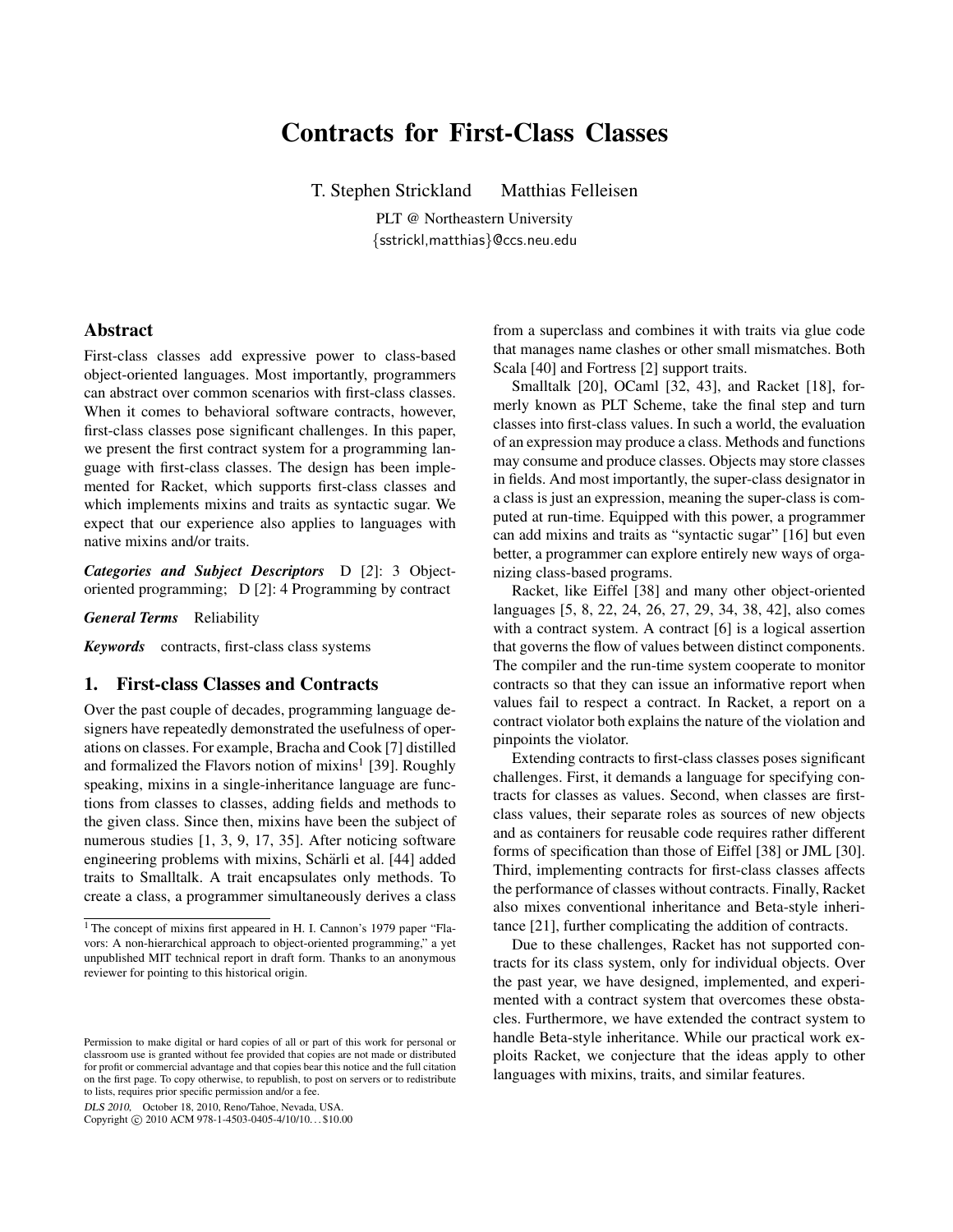# 2. First-class Classes in Racket

Racket extends the Scheme programming language [45] with a class system, among other additions. In this section, we briefly describe this class system; for details, we refer the interested reader to a tutorial paper [16]. We start with an example program that illustrates the features of the Racket class system. Then we describe the use of classes as firstclass values and show how to define mixins, one popular usage pattern. While we do not discuss traits, we encourage the reader to consult Flatt et al.'s report to see traits as syntactic sugar in this world.

#### 2.1 Simple Racket Classes

The core of the Racket class system is similar to that of Java [23]. Figure 1 displays the skeleton of a small module that utilizes some of the basic features. The first line specifies the language of the module. The first two definitions name two new classes: *web%*, 2 a subclass of the root class *object%*, and *logged-web%*, a subclass of *web%*. The body of each class is a mixture of definitions and expressions. The expressions are collected into an initializer, which is evaluated at the end of object construction. During initialization, each class must explicitly invoke the superclass's initializer via the super-new expression.

The class *web%* defines *runs-on*, an initialization argument used during object creation that defaults to a value of 8080; a public field *port*, which defaults to the value of *runson*; and a private field *listener*, which contains a TCP listener on the given port. Initialization arguments cannot be used in the bodies of methods—they are only valid during the evaluation of expressions that run for object initialization, such as the default values of fields and top-level expressions. In addition, *web%* contains three public methods: *read-request*, which parses an HTTP request from a given input port; *handle-request*, which performs the requested action; and *serve*, which accepts connections on the given port and uses the request parser and handler.

The class *logged-web%* defines a public field *log-file* via the field form and a private method *log*. It also uses the inherit-field form to gain direct access to the superclass's field *port*. The private method *log* is then used to implement the logging functionality in an overriding declaration of the *handle-request* method. The overridden definition in the superclass is available to the subclass via the super form.

The third definition instantiates and then names an object of the *logged-web%* class. This definition provides a different value from the default for the initialization argument *runs-on*. The fourth and last part is a plain expression; it invokes the *serve* method on *server* via send.

Naturally, method definitions may refer to this, which denotes the object on which the method was invoked. Fields and methods internal to the class are directly accessible via

## #lang *racket*

```
(define web%
  (class object%
    (super-new)
    (init [runs-on 8080])
    (field [port runs-on])
    (define listener (tcp-listen port))
    (define/public (read-request in) . . . )
    (define/public (handle-request out req) . . . )
    (define/public (serve)
       (let-values ([(in out) (tcp-accept listener)])
         (let ([req (read-request in)])
            (close-input-port in)
            (handle-request out req)
            (close-output-port out)
            (serve))))))
(define logged-web%
  (class web%
    (super-new)
    (inherit-field port)
    (field [log-file . . . ])
    (define/private (log req)
       (call-with-output-file log-file
         (lambda (p)
            (fprintf p "˜a: request on port ˜a: ˜a"
                       (current-seconds) port req))))
    (define/override (handle-request out req)
       (log req) (super handle-request out req))))
```
(define *server* (new *logged-web%* [*runs-on* 5678]))

(send *server serve*)

Figure 1. A simple object-oriented program in Racket

their names, instead of accessing them via this. Examples of this convention are the uses of *listener*, *read-request*, and *handle-request* within the method *serve* in *web%*. If the field or method is not defined in the same class, the programmer must declare it as an expected member of the superclass by using the inherit-field or inherit forms.

#### 2.2 First-class Classes and Mixins

Classes in Racket are first-class values. Most importantly, functions may consume and produce classes. The form used to create classes is also an expression like any other in the language. Hence, classes can be created conditionally, or a single class form can be evaluated multiple times, each time resulting in a new class. Thus, the class hierarchy can be arbitrarily extended at run-time.

Figure 2 presents an example of using classes as firstclass values. The first function, *add-logging-to-server*, sub-

 $2$ The use of % at the end of an identifier is a convention used by Racket programmers to signal that a variable stands for a class.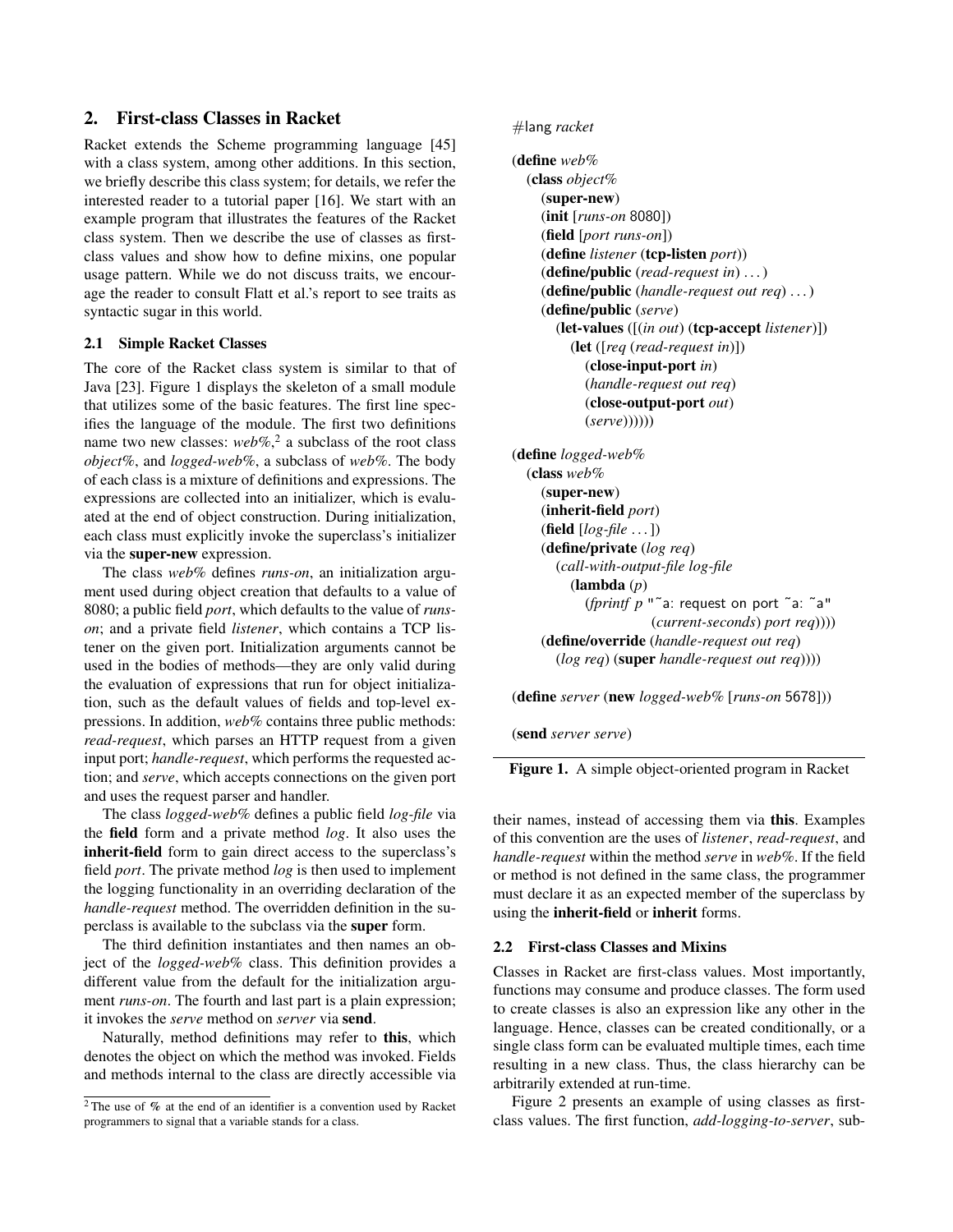```
. . .
;; ASSUME: cls% defines a public method
;; handle-request and a public field port
(define (add-logging-to-server cls%)
  (class cls%
    (super-new)
    (inherit-field port)
    (field [log-file . . . ])
    (define/private (log req)
       (call-with-output-file log-file
         (lambda (p)
            (fprintf p "˜a: request on port ˜a: ˜a"
                       (current-seconds) port req))))
    (define/override (handle-request out req)
       (log req)
       (super handle-request out req))))
```
(define (*log-and-serve cls%*) (send (new (*add-logging-to-server cls%*)) *serve*))

(*log-and-serve web%*)

(*log-and-serve mail%*)

Figure 2. Using classes as class values

classes its input class, overriding its *handle-request* method to add logging just as with *logged-web%*. The second takes a class, adds logging via the first function, and then invokes the *serve* method on a new object of the resulting class. The latter function is then used twice with the *web%* class shown earlier and a class *mail%*, a mail server with an interface similar to *web%* whose code is omitted.

The function *add-logging-to-server*, which takes a class that implements the *handle-request* method and extends it with logging behavior, is an example of a *mixin*. Bracha and Cook [7] were the first to propose these kinds of mixins, which provide an abstraction for extending classes with the same new behavior which is especially useful in a single inheritance language. As seen here, mixins are naturally expressed in a language with first-class classes.

# 3. Contracts

Behavioral software contracts provide a notation for describing the expected behavior and use of values via obligations and promises. We start with a description of the contract system of Eiffel [38], with which Meyer first popularized the idea of design by contract in the object-oriented world. We then switch to the contract system in Racket and elaborate on those attributes that shape our design of contracts for first-class classes: contract boundaries, blame tracking, and contracts for higher-order values.

#### 3.1 Contracts in Eiffel

Eiffel supports three ways of describing contracts on classes: method preconditions, method postconditions, and class invariants. Method preconditions specify the conditions that must hold when a method is called and are preceded by the require keyword. Method postconditions specify the conditions that must hold when a method returns and are preceded by the ensure keyword. Class invariants describe conditions that must hold on every method entry and exit and are written at the class top-level in a block that begins with the keyword invariant. All contract features contain a sequence of boolean expressions, each tagged with a label that is used when reporting contract violations.

#### class *PRIME STACK*

# . . . feature *isEmpty* : *BOOLEAN* is do Result := *intlist.isEmpty* end *push*(*new item* : *INTEGER*) is require *item is prime: isPrime*(*new item*) do *intlist.add*(*new item*) end *pop* : *INTEGER* is require *stack is nonempty* : *isEmpty* = False do Result := *intlist.remove* ensure *isPrime*(Result) end feature {*NONE*} *intlist* : *LIST* invariant *intlist not void* : *intlist /*= Void end

Figure 3. An Eiffel class for a stack of prime numbers

Figure 3 sketches a class *PRIME STACK* that implements a stack of prime numbers. It assumes a predicate *isPrime* on integers and a class *LIST* that implements a mutable list with *isEmpty*, *add* and *remove* operations. Both *add* and *remove* operate on the same end of the list. The class contains a private field *intlist*, in which the stack stores the items, and an invariant on *intlist* that requires it never be the value Void, which is the equivalent of Java's null. The class also provides three public operations: *push*, *pop*, and *isEmpty*. The *push* operation requires that its argument be a prime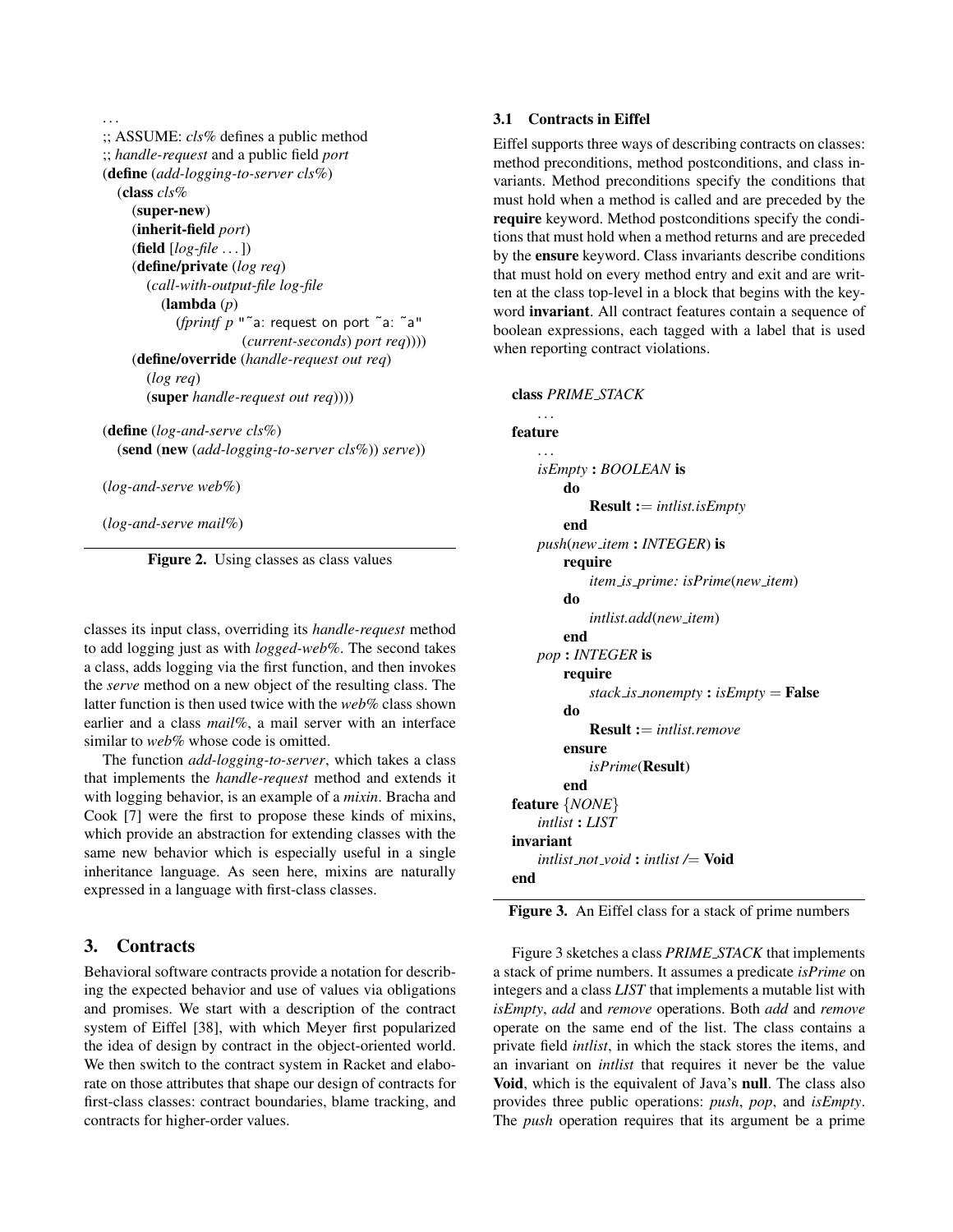integer. The *pop* operation requires that *intlist* is not empty and guarantees that the result is a prime number.

Since all class invariants are checked on both method entry and exit, this can lead to problems due to re-entrance [49, p.66]. Any method that needs to temporarily break an invariant must perform all the actions necessary to restore the invariant locally.

Recent object-oriented languages with contracts, such as Spec# [4], provide the programmer with a mechanism to state that a block of code is allowed to break invariants. After the block is executed, the invariants are checked to ensure that they are properly re-established. Racket solves this problem in a different way, as we explain next.

```
#lang racket ;; name: prime-stack
```
(define *intlist* null)

(define (*empty?*) (*null? intlist*))

(define (*push i*) (set! *intlist* (*cons i intlist*)))

(define (*pop*) (begin0 (*car intlist*) (set! *intlist* (*cdr intlist*))))

(define (*add-and-remove n*) (*push n*) (*pop*))

(define (*map-prime f*) (set! *intlist* (*map f intlist*)))

## (provide/contract

[*empty?* (→ *boolean?*)]  $[push (prime? \rightarrow .\,void?)]$  $[pop (\#:pre (composite not empty?) . \rightarrow<sub>d</sub> . prime?)]$  $[add-and-remove (number? . \rightarrow . number?)]$ [*map-prime* ((*prime?* . → . *prime?*) . → . *void?*)])

Figure 4. A Racket module for a stack of prime numbers

#### 3.2 Contracts in Racket

To illustrate contracts in Racket, figure 4 contains a module, written in the plain imperative fragment of the language with a "translation" of the Eiffel class plus two additional procedures. The contracts are written using a syntactic extension of Racket that allows prefix operators to be written in an infix manner. We use this extension to move  $\rightarrow$  and  $\rightarrow_d$ , the contract operators for procedures, between the domain and range contracts. The module, dubbed *prime-stack*, assumes the existence of a predicate on numbers called *prime?*. It provides *push* and *pop* operations on a stack of prime numbers. When a client imports the *prime-stack* module and uses this functionality, the argument to *push* and the result from *pop* are checked for primality. Expressions that are checked as preconditions can be specified in the  $\rightarrow_d$  contract form via the #:pre keyword, as in the contract of *pop*. Thus, the stack must be non-empty when *pop* is called.

#### 3.2.1 Contract Boundaries

In contrast to Eiffel, contracts in Racket are checked only when values cross the module boundary. For our running example, a boundary crossing occurs when a value flows into or out of the *prime-stack* module. Calls internal to the module are *not* checked. Consider the nonsensical *add-andremove* function. It first adds, then removes an arbitrary number from the stack. Since its calls to *push* and *pop* are internal to *prime-stack*, these calls are not checked and therefore do not signal a contract violation.

At first glance, contract checking at boundaries is too coarse grained to be useful. However, it eliminates the above-mentioned re-entrance problem and ensures that contract checking doesn't interfere with the implementation of tail calls, a critical element of proper object-oriented design. Furthermore, the experience of the Racket community pragmatically demonstrates that boundary-checked contracts are highly useful. Programmers tend to write small modules and trust the code within a single module. When contract violations are signaled, the resulting error limits the region of code that needs to be inspected. Programmers debug via unit tests and, if they fail to find the precise location of the error, employ define/contract and with-contract [47]. These create local contract boundaries that can narrow down the search within a module.

## 3.2.2 Blame Tracking

Every module that imports *prime-stack* enters into an agreement with the *prime-stack* module. If a contract violation occurs, the appropriate party to the contracts is blamed. For example, if a client calls the *push* function with a composite number, the contract monitoring system blames the client. If the client calls the *pop* function and a composite number were returned, a contract violation would be signaled that blames *prime-stack*.

When we discuss blame, we call the server the *positive* party and the client the *negative* party. These terms are analogous to the uses of the terms *positive* and *negative* to describe positions in implications in logic or in type systems.

#### 3.2.3 Contracts for Higher-Order Values

Since Racket is a functional language, functions are firstclass values. Of course, it is impossible to check contracts, such as  $\text{(prime? .} \rightarrow \text{. prime?}, \text{ on functions at the point})$ where the function crosses the contract boundary—instead, the contract system must delay checking until the function is applied. Then the contract system can check that the contracts on the arguments hold, and that the contracts on the return value(s) hold after the function is evaluated.

As seen with *push* and *pop*, the negative party is responsible for the contracts on the arguments to exported functions and the positive party is responsible for the contracts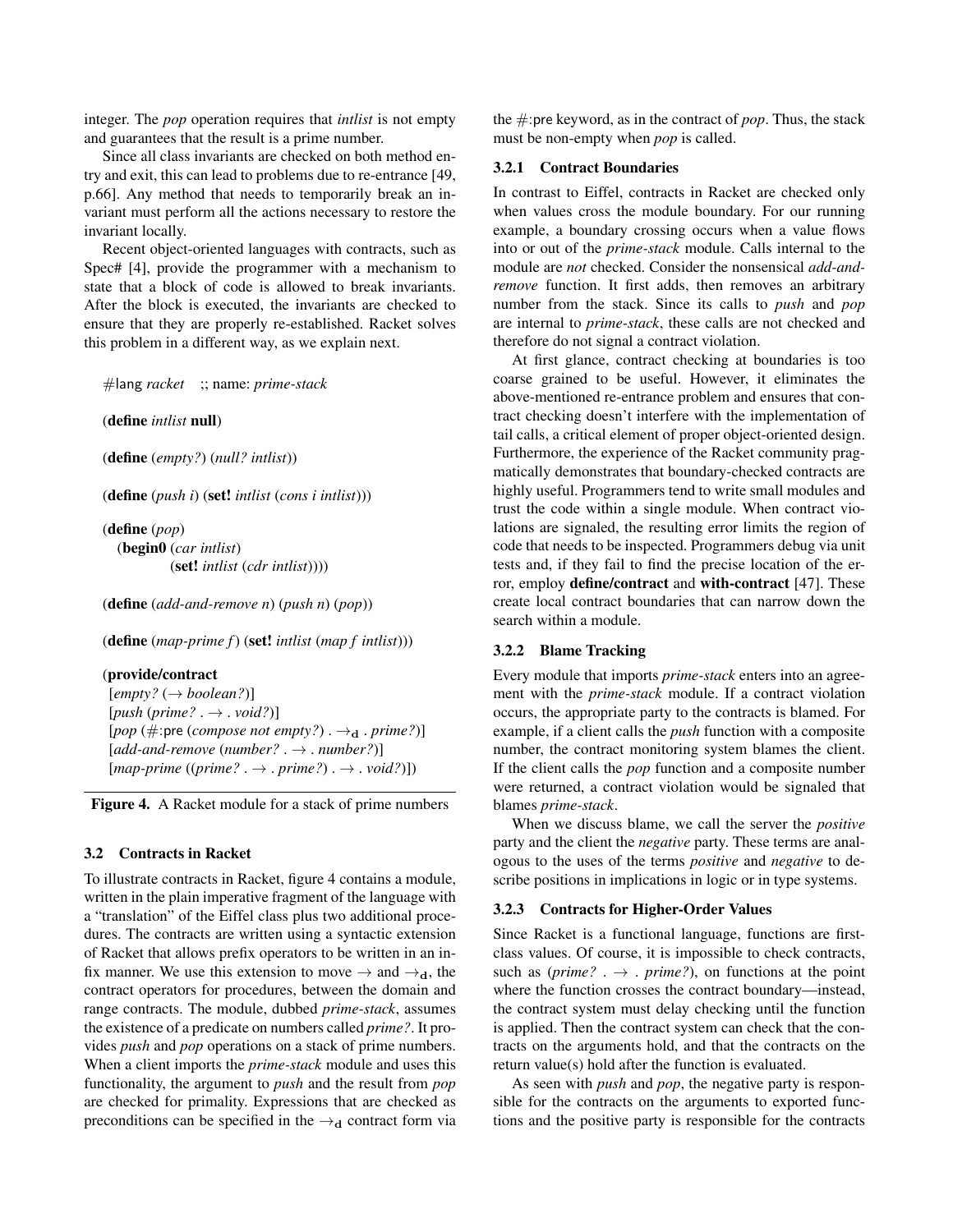on values returned from exported functions. The reasoning behind this becomes clear when we consider functions as opening channels across the contract boundary, where arguments flow from the client to the server and then the result from the server to the client.

This reasoning generalizes to cases where the arguments provided by the client are functions, as in the argument *f* to the *map-prime* function. The arguments to those functions originate in the server, and thus the positive party is responsible for these arguments of arguments, while the negative party is responsible for the result. Indeed, the roles are swapped again if any of the doubly-nested arguments are functions. So higher-order function contracts require swapping the positive and negative parties each time we descend into the left-hand side of a function contract. For details, see Findler and Felleisen's paper [15].

## 4. Adding Contracts to First-class Classes

While contract systems for object-oriented languages have been around for a long time, none of them cope with firstclass classes. The presence of first-class classes poses significant challenges to the introduction of contracts. In this section, we spell out the two linguistic problems; section 6 deals with the performance problem. First, a language with first-class classes must come with contracts that are separate from the classes that they protect. Second, when entire classes flow across contract boundaries, the contract sublanguage must separate their roles as factories of new objects and as containers of reusable code.

### 4.1 Separating Classes and Contracts

In conventional object-oriented languages with contracts, such as Eiffel or Spec#, programmers write down contracts as part of a class or method. Writing down contracts next to fields and methods feels natural to programmers who know only fixed class hierarchies. In a language with first-class classes, however, contracts must come separate from classes. After all, classes can flow across contract boundaries just like numbers, strings, or objects.

The flow of classes across contract boundaries can take all shapes and forms. Consider a class-consuming method (or function). Like its analog that demands a prime number, this method should be able to require that its input—a class meet certain conditions. Similarly, a class-producing method (or function) should be able to make promises about its results. Now if we think of mixins as "functions" that extend unknown superclasses, it becomes obvious that class contracts are the natural way to specify their promises and obligations. Similarly, trait manipulating operations that alias some methods, remove others, and modify a third class can be described with such class contracts, too.

## 4.2 The Role of Classes

Classes play two major roles in an object-oriented language: they serve as blueprints for the creation of new objects, and they serve as containers of code. While the former role is well-explored from a contract perspective, the latter role demands a new look because classes are no longer in a fixed relationship. Indeed, one and the same class may extend many different superclasses, even though the language supports only single inheritance. Consequently, we must decide whether a subclass is required to be consistent with the superclass's behavior [33] or whether it exploits the superclass solely as a code repository.

As far as contracts are concerned, the separate roles of classes pose two design problems. First, we need to decide whether a class contract should specify both roles jointly or whether a contract may specify the two different aspects separately. Second, we must also decide whether contracts protect implementations or interfaces.

For guidance, we inspected the Racket code base (about 500 Kloc). This inspection suggests that the creators of classes wish to impose different obligations and expect different promises from subclasses and from objects. Our contracts therefore allow the specification of obligations on subclasses, similar to but also different from so-called specialization interfaces [28]. Furthermore, the code inspection also implies that many uses of class hierarchies are about implementation inheritance rather than type inheritance.<sup>3</sup> The design of our class contracts therefore focuses on protecting implementations, not behavioral type relationships.

## 5. A Tour of Contracts for First-class Classes

Our main construct is a contract *combinator* that combines *clauses*. Each clause is an assertion on visible fields and methods. Following the preceding section, the clauses come in two flavors: one for external method calls and one for the specialization interface. The latter govern the flow of values between methods in superclasses and subclasses.

## 5.1 A Contract Combinator for Class Values

Class contracts are specified with the class/c combinator. Like the contract combinator for first-class functions, class/c exhibits a higher-order flavor. After all, a class denotes a collection of objects, i.e., values with behavior, and it is impossible to check behavioral aspects all at once. For example, contracts for methods are checked like contracts for functions—one application at a time. Contracts on initialization arguments provide a second example, as contract application must be delayed until the actual instantiation is performed. Similarly, our contract system applies the contract to the value in a field whenever the field is accessed or mutated from across a contract boundary.

Figure 5 contains the equivalent of the *PRIME STACK* class from figure 3. In the class/c contract, each method is paired with a function-like contract that specifies the expected values for all arguments, starting with this, followed

<sup>&</sup>lt;sup>3</sup> It is likely that Racket's untyped nature biases our results here and that a typed language has different needs.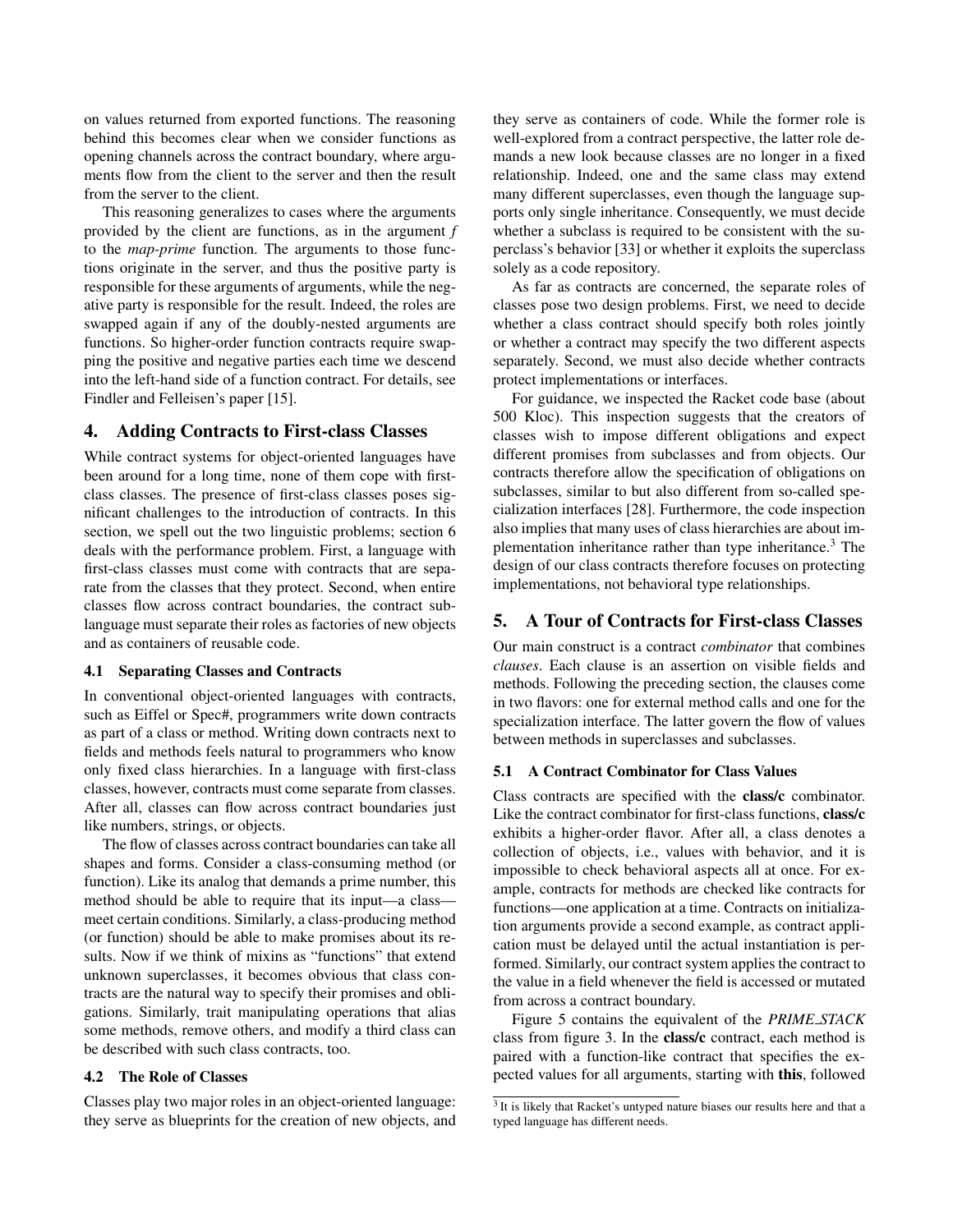by a description of the range. These descriptions can either be predicates or contracts. The **any/c** contract is a trivial contract that never causes a contract error. To appreciate the contract for this, take a look at the contract for *pop*, which demands non-empty stacks.

#lang *racket*

(define *pstack%* (class *object%* (super-new) (define *intlist* null) (define/public (*empty?*) (*null? intlist*)) (define/public (*push n*) (set! *intlist* (*cons n intlist*))) (define/public (*pop*) (begin0 (*car intlist*) (set! *intlist* (*cdr intlist*))))

(define (*non-empty-stack? o*) (*not* (send *o empty?*)))

#### (provide/contract

[*pstack%* (class/c  $[empty?$  (any/c .  $\rightarrow$  . *boolean?*)] [*push* (any/c *prime?* . → . *void?*)] [*pop* (*non-empty-stack?* . → . *prime?*)])])



Figure 6 illustrates how the separation of contract specifications from the class definitions helps us deal with firstclass classes. Specifically, assume *web* is the name of the module from figure 1, and that it exports the class *web%*. This class is imported into two distinct modules, each of which re-exports the class with a contract. Here, we show only the contract on the initialization argument *runs-on*. The module at the top checks for super-user privileges and allows any valid port number to be used; in contrast, the module at the bottom assumes an unprivileged user and therefore enforces that the programmer provides a port number larger than 1024 when instantiating the class.

Finally, the separation of contracts from classes also renders contracts for features such as mixins straightforward. Since mixins are essentially functions from superclasses to subclasses, the contract on a mixin can be described as a function contract whose domain is constrained by one class contract and whose range is described by a second one. The domain contract is applied to the argument at the time the mixin function is applied, and the range contract is applied to the resulting class value. See figure 7 for a sample contract for the code from figure 2.

# 5.2 Contracts for Instantiation vs. Extension

Figure 7 also highlights an important distinction between different uses of class contracts. The domain contract of the function is *not* a specification of how objects instantiated

#lang *racket* (require *web*) (*check-superuser-access!*) . . . (provide/contract [*web%* (class/c (init [*runs-on valid-port?*]) . . . )]) #lang *racket* (require *web*) (define (*high-port? n*) (and (*valid-port? n*) (>= *n* 1024))) (provide/contract [*web%* (class/c (init [*runs-on high-port?*]) . . . )])

Figure 6. Exporting a class with different contracts

from the class are used but rather what features are expected from the viewpoint of a subclass. Instead of describing how fields and methods of objects created from the class should behave, as in the range contract, it describes the expected behavior of inherited fields and super calls. The contract also contains an override clause for *handle-request*. Specifically the clause demands that the given class defines (or overrides) *handle-request* and that all method calls to *handle-request* in the superclass satisfy the specified method contract.

```
#lang racket
```
(define (*add-logging-to-server cls%*) (class *cls%* (super-new) (inherit-field *port*) (field [*log-file* . . . ]) (define/private (*log req*) (*call-with-output-file log-file* (lambda (*p*) (*fprintf p* "˜a: request on port ˜a: ˜a" (*current-seconds*) *port req*)))) (define/override (*handle-request out req*) (*log req*) (super *handle-request out req*))))

(define *request-handler/c*  $(\text{any/c output-port? valid-request? \rightarrow void?)$ 

## (provide/contract

[*add-logging-to-server* (→ (class/c (inherit-field [*port tcp-port?*]) (override [*handle-request request-handler/c*]) (super [*handle-request request-handler/c*])) (class/c (field [*log-file valid-path?*]) [*handle-request request-handler/c*]))])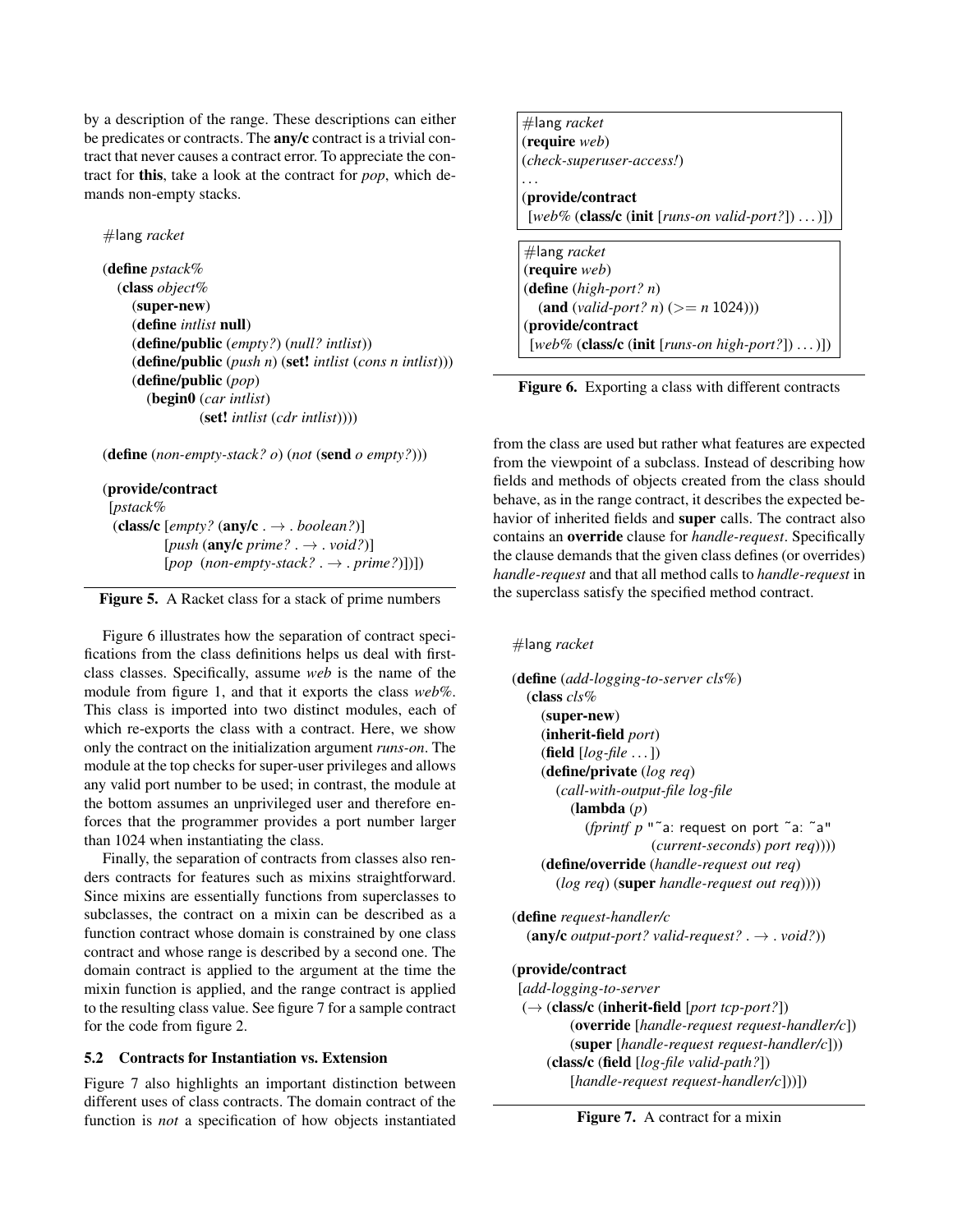Following section 4.2, class/c contracts support seven different kinds of clauses. Each protects a class from uses via instantiated objects or conventional inheritance:

- 1. untagged clauses protect uses of methods via objects;
- 2. field clauses protect uses of fields via objects;
- 3. init clauses describe contracts for object creation;
- 4. inherit clauses impose obligations on the use of methods by subclasses;
- 5. inherit-field clauses impose obligations on the use of fields by subclasses;
- 6. super clauses impose obligations on subclasses for uses of the superclass's implementation; and
- 7. override clauses document that a method is overrideable and its expected interface.

The functionality of Eiffel-like invariants can be macroexpressed by a layer of syntactic sugar. The new contract form takes the expected invariants, along with the other contract features listed above, and creates a use of class/c where each method contract includes the invariants as preconditions and postconditions.

#### 5.3 Contracts and Objects

While a class contract specifies the behavior of every object of a protected class, in some cases a programmer may wish to place a special contract on some object. One abstract example is the Singleton pattern [19]. Since only one instance is provided to clients, the class itself never crosses the contract boundary. Hence, the contract must be attached to the object as it flows out of the module.

Since an object has already been fully initialized and it doesn't play the role of a code container in a class-based language, only external field and method clauses appear in object contracts. Uncontracted and contracted uses of the object must share the same state, which was not the case for the previously existing object contracts in Racket. If the client retrieves the value from a field that is inconsistent with that field's contract, then the server is blamed.

A programmer may also wish to enforce a stronger contract on a particular object than on its class. Take the prime stack implementation in figure 5. In the same module, we may wish to create an object from that class and ensure that it is used only with prime numbers greater than 1,000,000. Figure 8 contains an appropriate code snippet.

## 5.4 Contracts and Class Inspection

Racket, like other object-oriented languages, comes with operations for inspecting the relationships between objects and classes and among classes. Specifically, is-a? determines whether some object is an instance of some class, and subclass? checks whether a given class is a subclass of another one. This, in turn, raises the question whether an object or

. . . (define (*large-num? n*)  $(\text{and } (number? n) (> n 1000000)))$ (define *big-prime-stack* (new *pstack%*))

## (provide/contract

[*big-prime-stack* (object/c [*empty?* (any/c . → . *boolean?*)] [*push* (any/c *large-num?* . → . *void?*)]  $[pop (non-emptystack? . \rightarrow . large-number])])$ 



class extension satisfies the same relationships with a contracted version of the class.

Figure 9 contains a program with multiple contract boundaries; a pictorial view of the same program is given in figure 10. In the latter, vertical lines represent contract boundaries, squares are classes, and circles denote instances. The program contains three modules, and each exports an object and a single contracted class. Here, we must decide whether the instances of the uncontracted classes still have an is-a? relationship to the exported contracted versions.

> *r1* #lang *racket* (define *cls1%* (class *object%* . . . )) (define *cls2%* (class *cls1%* . . . )) (define *o1* (new *cls2%* . . . )))

(provide/contract [*cls2% c1*] [*o1* any/c])

| r2                                                           | r3                                   |
|--------------------------------------------------------------|--------------------------------------|
| $#$ lang racket                                              | $#$ lang racket                      |
| $(\text{require } r)$                                        |                                      |
| $(i\mathbf{s}\text{-}\mathbf{a?} \text{ }ol \text{ }cls2\%)$ | $(\text{require } r2)$               |
| (define $o2$ (new $cls2\%$ ))                                | $($ <b>is-a?</b> $o3 \text{ cls3\%}$ |
| (define $cls3%$                                              |                                      |
| $class \, cls2\% \dots)$                                     | (define $o4$ (new $cls3\%$ )         |
| (define $o3$ (new $cls3\%$ )))                               |                                      |
|                                                              |                                      |
| (provide/contract                                            |                                      |
| [ $cls3\% c2$ ] [ $o3$ any/c])                               |                                      |

Figure 9. Example uses of is-a?

For our design decision, we accept the principle that the removal of contracts should not affect the observable outcome if the program with contracts evaluates to a plain value. The theory of contracts as projections [13] explains this principle from a theoretical perspective. A projection is roughly speaking a function that maps values to values with "less" behavior or here, values where some part of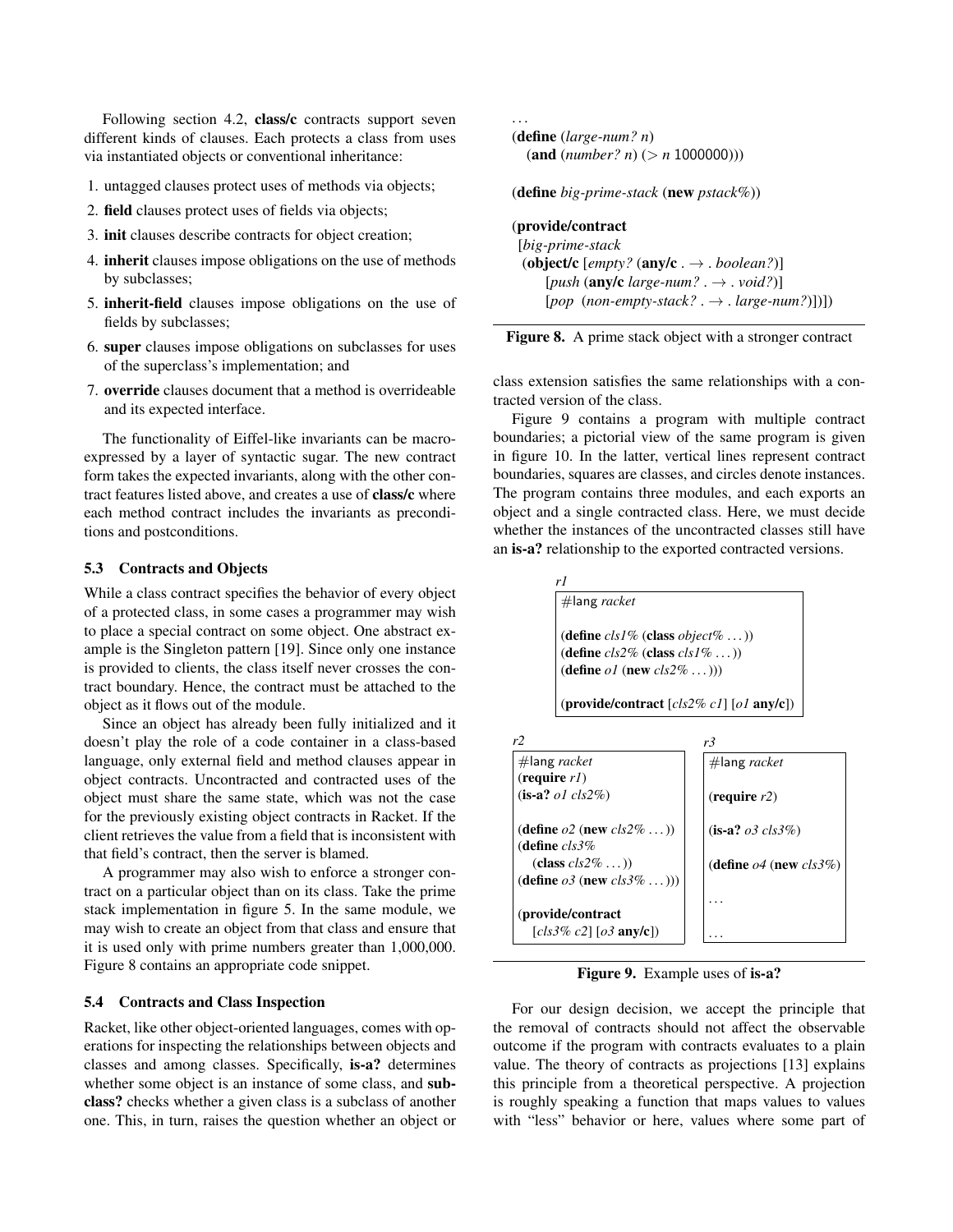

Figure 10. Classes, objects, and contract boundaries

the behavior has been replaced by errors. In the case of contract projections, the act of applying a projection turns inappropriate behavior into an error signal that represents a contract violation.

When we apply this principle to the **is-a?** and **subclass?** checks, the consistent answer is that a class with a contract should act as much as possible as its counterpart without contracts. Since, in the absence of contracts, is-a? and subclass? would return true for objects and subclasses of a given class, they must also return true when those same objects and subclasses are compared against the contracted version of the class. Thus, all the queries in figure 9 return true, because they would do so in a version of the program where none of the class definitions were contracted.

## 6. Implementation

The Findler-Blume explanation of contracts as pairs of mathematical projections also motivates an implementation of a contract monitoring system. For a language that uniformly views values as first-class entities, the implementation of a contract is almost a transliteration of the mathematical model into functional code.

Thus, class/c denotes a function that maps the (names of the) two contract parties into a pair of projections from classes to classes. One way to understand this idea is to compare figures 10 and 11. In the latter figure, the dotted squares represent classes created from applying projections to classes. The inheritance arrows connect the derived classes to the originals. Of course, a complete understanding of the process requires some background concerning the implementation of classes and objects in Racket.

#### 6.1 Basics

Both classes and objects are implemented as heterogeneous and opaque structures.<sup>4</sup> Opaqueness guarantees safety. The structure contains all the necessary information for constructing objects and looking up methods and fields. Object construction is handled by functions that create structural representations of objects using the initialization arguments



Figure 11. New classes after applying contract projections

and an auxiliary function formed from the initialization expressions of the class (see section 2.1).



Figure 12. Method table organization

As usual, the class representation contains a vector of methods and a hash table that maps a method name into an index for the vector. Fields are represented in the same fashion, except that instantiated objects contain the vector of field values. The class compiler transforms both a field access and a method call into computations that use the appropriate vector slot. The compiler can compute the vector index for internal uses of fields and methods statically, whereas the index must be computed at runtime for external references. Field assignments are converted into vector assignments. Calls to super methods are compiled via indexing computations into the method table of the super class.

In short, all method calls access the same method vector, whether they are internal calls, external sends, or super calls in a subclass. Each kind of contract clause affects a different set of uses, however. We could store the different projections and apply the correct projection for a particular

<sup>&</sup>lt;sup>4</sup> Racket's class system is technically implemented via a macro library, though it is programmatically indistinguishable from a native class system.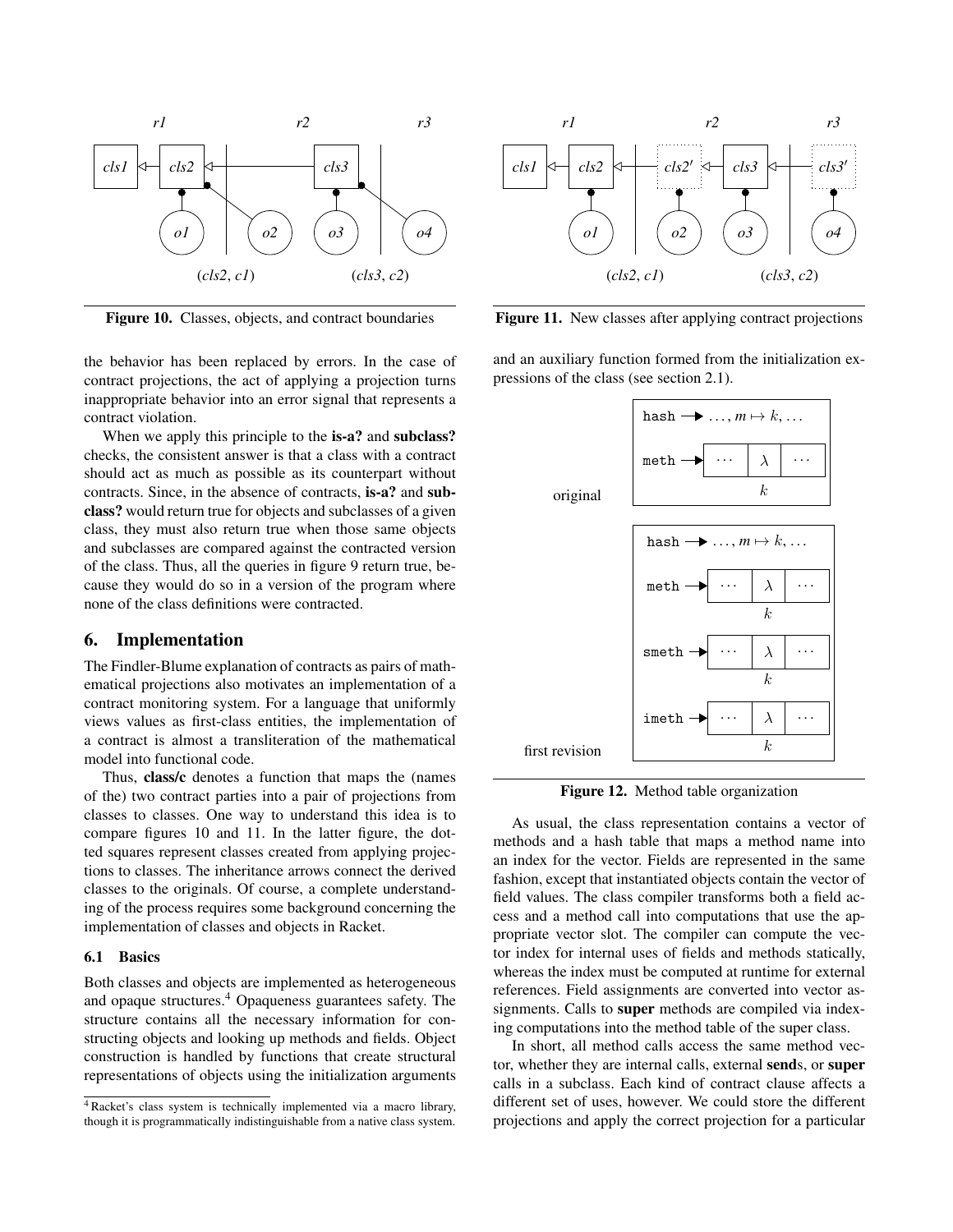use, but applying contract projections can be a costly operation. Our implementation therefore trades space in the class representation for run-time speed; that is, it separates out the method vector into three vectors, illustrated by figure 12. External calls via send use the meth vector, super calls access smeth, and direct internal calls access imeth. In support, the revised compiler converts each operation into an indexed access into the appropriate vector. This separation immediately supports eager projection application for the methods accessed via send and super calls; section 6.2 describes the additional changes required for internal calls.

For mutable fields, we cannot apply contract projections upon object creation. Since the value of a field changes over time, we apply appropriate projections whenever a field is accessed or mutated across a contract boundary. To this end, our compiler stores two pairs of functions for each field. One pair protects external uses, and the other pair protects internal uses. Each pair contains an accessor and a mutator function. When a contract with a field-related clause is applied to a class, the appropriate pair of functions is replaced with a new pair. The new accessor function applies the appropriate projection with covariant blame to the result of the old accessor. The new mutator function applies the projection with contravariant blame to the incoming value.

To protect initialization arguments, the compiler creates a contracted initialization function. It consumes the same arguments as the original one, applies the appropriate projection to each argument, and passes the contracted arguments to the original initialization function. The only trickiness is due to keyword initialization of arguments, where multiple classes in a single hierarchy can have initialization arguments of the same name. These overlapping names are resolved in order from subclass to superclass, affecting the order in which contracts are specified. Of course, a Java-like initialization method does not pose this problem.

#### 6.2 Internal Dynamic Dispatch

The revised object organization cannot support contracts on dynamic dispatches within the class hierarchy. Such method calls should be affected only by contract boundaries between the class with the call site and the class that contains the method definition. We therefore employ a vector for internal calls where each entry maps to a vector of method implementations. Also, since we need to ensure that override contracts are not lost when a method is overridden, each class also contains an analogous table of vectors of projections. The separation of vector entries based on contract boundaries means that contract projections for internal dynamic dispatch can be applied eagerly when creating the contracted class value, and that we can apply different contracts on different sides of the boundary. The resulting changes to the class structure are illustrated in figure 13.

Figure 14 contains an example class hierarchy where one of the classes, *cls2*, is contracted with inherit and override clauses for the method *m*. Figure 15 depicts the method and



Figure 13. Second revision of class method tables

*m1* #lang *racket* (define *cls1* (class *object%* . . . (define/public (*m x*) . . . ) (define/public (*n*) (*m* . . . )))) (define  $cls2$  (class  $cls1$  ... (define/override  $(m x)$  ...))) (provide/contract [*cls2* (class/c . . . (inherit [*m c*i]) (override [*m c*o]))]) *m2* #lang *racket*

(require *m1*) (define *cls3* (class *cls2* . . . (inherit *m*) (define/public (*p*) (*m* . . . )))) (define *cls4*  $(\text{class } cls3 \ldots (\text{define}/\text{override } (m x) \ldots)$ (define/public (*q*) (*m* . . . ))))

Figure 14. Example classes with override and inherit contracts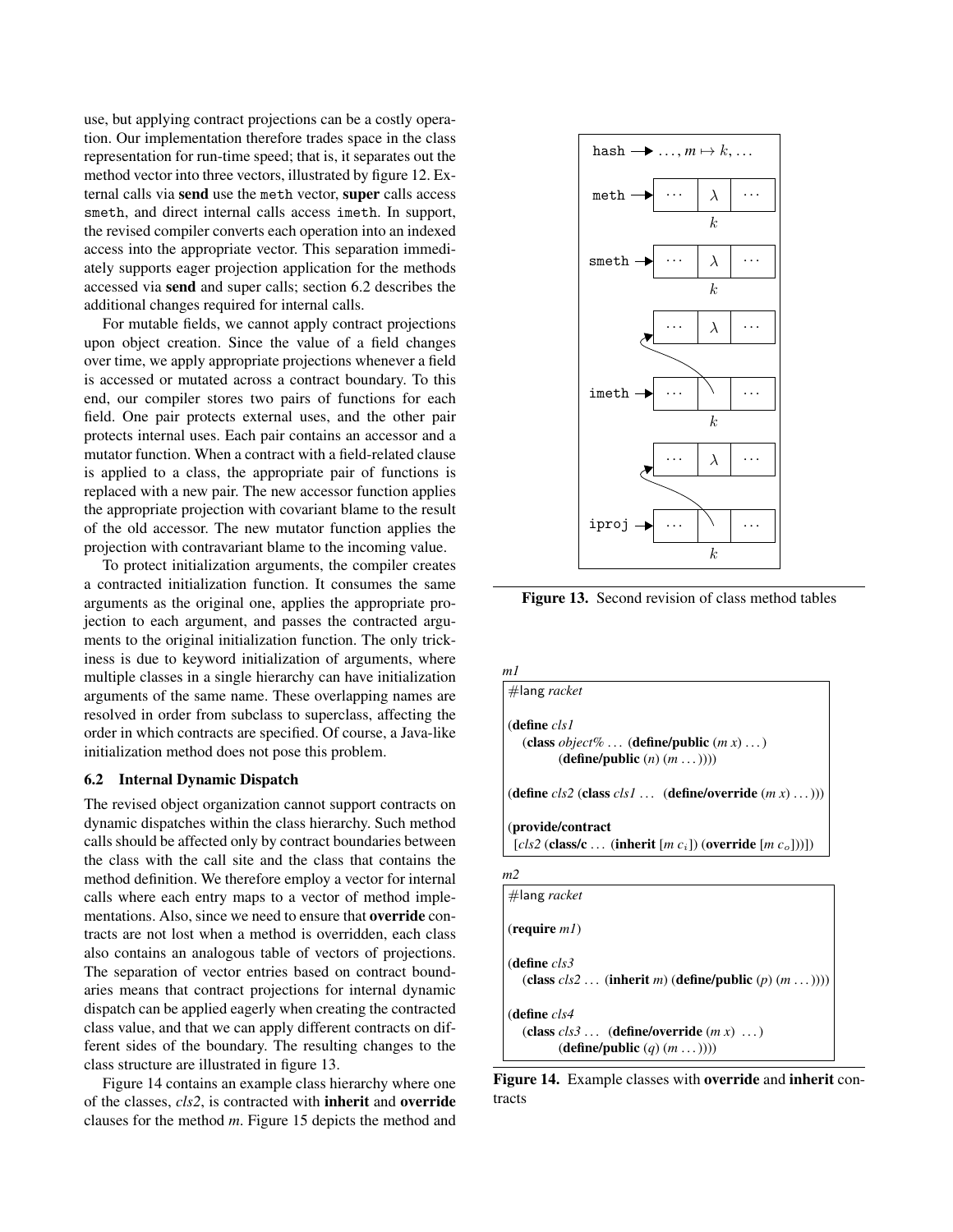

Figure 15. Dispatch tables for figure 14

projection vectors used for internal calls to *m* in each class. Class *cls2* is shown twice: *cls2* denotes the class without contracts, and *cls2'* depicts the class with contracts applied. The different method implementations are differentiated using subscripts, and primed method names denote application of contract projections to methods.

The vectors for a given method in a class contains an entry for each contract boundary between that class and the first class that defined the public method in the class hierarchy. In our example, *cls1* and *cls2* both use a one-element vector for method *m* since there are no contract boundaries between them and *cls1*, the first class to define *m*. In contrast, the contract region introduced by provide/contract separates *cls3* and *cls4* from *cls2*, meaning the two classes use a vector of two elements for method *m*.

The compiler turns an internal method call into an access into the internal method table of this where the secondary index takes into account the number of contract boundaries between the current class and the first class to define the targeted method. Consider an instance of *cls4*. If code using that instance calls *n*, the call from *cls1* crosses the contract boundary to use the overridden method in *cls4*. Since the call in *cls1* is compiled to retrieve the method from index 0, it uses the contracted method  $m'_4$ . If the code calls  $q$ , the internal method call from *cls4* uses index 1. Thus, it retrieves *m*4, i.e., the uncontracted method.

If a class includes a new public method, the compiler creates two one-slot vectors. The method vector contains the method code, and the projection vector contains the identity projection. See the diagram for method *m* in *cls1*.

If a subclass does not override a method, as in *cls3*, its method and projection vectors are the same as its superclass. If it does override the method, as in *cls2* and *cls4*, then the projection vector remains the same but the method vector is the result of applying the new method implementation to each projection from the corresponding entry in the projec-

tion vector. In  $cls4$ , the method at index 0 is  $m'_4$ , the result of composing  $m_4$  with the projection  $p_0$ . The method at index 1 is just *m*4, since index 1 of the projection vector still contains the identity projection.

The application of a class contract to a class yields a new class that contains extended method and projection vectors. In particular, an inherit clause for a method means that the compiler wraps high-indexed entries in the method vector with appropriate contract checks until that method is overridden. Similarly, an override clause means the compiler stores the appropriate projection in low-indexed entries of the *projection* vector, so that they are available for creating the *method* vector for an overridding subclass.

The creation of the method and projection vectors for cls2' from those in *cls2* follows these rules. The method in index 0 has been copied, while the method  $m'_2$  at index 1 is the result of applying the contract projection for  $c_i$  (from the class contract for *cl2*) to *m*2. The projection in index 0 is the result of composing the new projection for  $c<sub>o</sub>$  to the identity projection, and the projection at index 1 is the identity.

#### 6.3 Object Contracts

Since classes in Racket are values, the contract combinator for objects can be described in terms of the contract combinator for classes. Operating on an object with a contract where the contract specifies the behavior of public methods and fields on one particular object—is equivalent to operating on an object that shares the same state but is based on a class equipped with the appropriate contracts.

When an object flows across a contract boundary that applies an object contract, our run-time system creates a new object whose methods are proxies for the original methods and whose field selectors and mutators forward actions to the original object. This forwarding guarantees that the two objects—the original and the one with the object contract share state as desired. Figure 16 explains the idea pictori-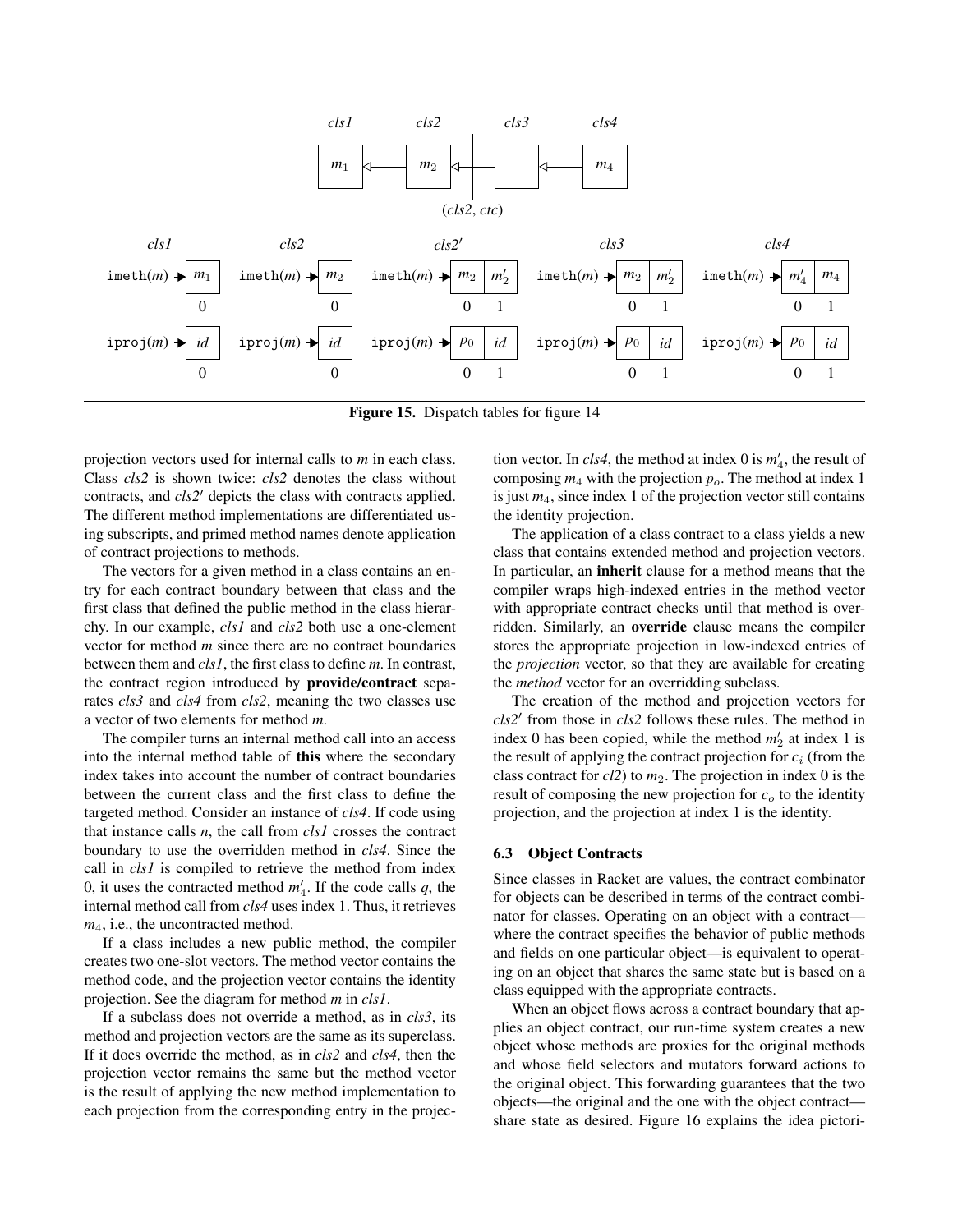|                     | rev      | avg  | min  | max  | norm |
|---------------------|----------|------|------|------|------|
| External field      | pre      | 2657 | 2564 | 2744 | 1.00 |
| access              | class/c  | 2597 | 2499 | 2914 | 0.98 |
| $(2.5 \times 10^6)$ | object/c | 2749 | 2648 | 2813 | 1.03 |
| External method     | pre      | 3303 | 3253 | 3380 | 1.00 |
| access              | class/c  | 3320 | 3257 | 3398 | 1.01 |
| $(2.5 \times 10^6)$ | object/c | 3306 | 3249 | 3354 | 1.00 |
| Local field         | pre      | 2089 | 2087 | 2091 | 1.00 |
| access              | class/c  | 2090 | 2087 | 2103 | 1.00 |
| $(2.5 \times 10^7)$ | object/c | 7602 | 7461 | 8287 | 3.64 |
| Inherited field     | pre      | 2305 | 2303 | 2306 | 1.00 |
| access              | class/c  | 2305 | 2303 | 2306 | 1.00 |
| $(2.5 \times 10^7)$ | object/c | 7779 | 7667 | 8447 | 3.37 |
| Local method        | pre      |      | 1655 | 1679 | 1.00 |
| access              | class/c  | 1743 | 1727 | 1774 | 1.05 |
| $(2.5 \times 10^6)$ | object/c | 1878 | 1840 | 1947 | 1.13 |
| Inherited method    | pre      | 1662 | 1650 | 1687 | 1.00 |
| access              | class/c  | 1741 | 1729 | 1773 | 1.05 |
| $(2.5 \times 10^6)$ | object/c | 1873 | 1835 | 1900 | 1.13 |

|                       | rev      | avg  | min  | max  | norm |
|-----------------------|----------|------|------|------|------|
| Instantiation         | pre      | 6756 | 6569 | 7610 | 1.00 |
| $(2.5 \times 10^5)$   | class/c  | 6576 | 6514 | 6618 | 0.97 |
|                       | object/c | 7276 | 6989 | 8482 | 1.08 |
| Subclassing           | pre      | 4220 | 4149 | 4333 | 1.00 |
| $(2.5 \times 10^5)$   | class/c  | 4373 | 4296 | 4442 | 1.04 |
|                       | object/c | 4790 | 4663 | 4955 | 1.14 |
| Subclassing           | pre      | 4461 | 4387 | 4567 | 1.00 |
| (new fields)          | class/c  | 4879 | 4772 | 4971 | 1.09 |
| $(2.5 \times 10^{5})$ | object/c | 5272 | 5123 | 5382 | 1.18 |
| Subclassing           | pre      | 4566 | 4471 | 4692 | 1.00 |
| (new methods)         | class/c  | 4867 | 4782 | 4965 | 1.07 |
| $(2.5 \times 10^{5})$ | object/c | 5235 | 5072 | 5453 | 1.15 |
| Subclassing           | pre      | 4710 | 4646 | 4821 | 1.00 |
| (fields/methods)      | class/c  | 5323 | 5226 | 5442 | 1.13 |
| $(2.5 \times 10^{5})$ | object/c | 5775 | 5615 | 5965 | 1.23 |

All benchmarks were executed ten times on a Intel i7-860 (2.8GHz) with 8 GB of DDR3 1333 memory running Ubuntu 9.10.

Figure 17. Micro-benchmark results (times in milliseconds)



Figure 16. Example application of an object contract

ally, using a diamond on the right-hand side of the contract boundary to represent a proxied object. The diagram also points out that this latter object contains a reference to the contracted class for method access and a reference to the original object for fields.

To ensure that is-a? and subclass? return the same result on wrapped classes and/or objects, the class system must determine that two classes are equal modulo contract wrapping. For this, each class contains a reference to the uncontracted version of the class. In unwrapped classes, this is a self-reference. Otherwise, the new contracted class copies the reference from the original class during contract application. Then the checks in the implementations of is-a? and subclass? use reference equality on the original classes.

## 7. Evaluation

The addition of linguistic constructs to a language demands two forms of evaluation. On the one hand, designers and programmers need to know whether a new construct imposes any additional costs on the other constructs of the language. On the other hand, designers also need to demonstrate how useful the new construct is for the existing code base. In this section, we report on our evaluation of contracts for first-class classes with respect to these two criteria. The first subsection focuses on performance, the second on the utility of our new contracts.

#### 7.1 Performance Evaluation

Our implementation strategy affects the performance of all operations on both classes and objects. Worse, even classes and objects that do not use contracts pay a price. The latter effect is mostly noticeable in the context of microbenchmarks that stress-test various features of the class system. These micro-benchmarks compare three versions of the Racket code base: the initial code base, dubbed "pre;" the "class/c" code base, which runs all existing code using the new class compiler; and the "object/c" code base, in which object contracts are implemented via the revised class compiler. Since none of the benchmarks use class contracts, the difference in running times describe precisely the added overhead of the new implementations.

The results of our micro-benchmarks are displayed in figure 17. All times are given in milliseconds, and for each test we provide the average running time, the minimum running time, the maximum running time, and the average running time normalized to the "pre" version. We also list how often the benchmark executes the measured feature. Notice that the local and inherited field benchmarks employ an order of magnitude more trials than the first three, and the instantiation and inheritance tests an order of magnitude fewer. The four benchmarks for subclass creation differ in whether new fields and/or methods are introduced.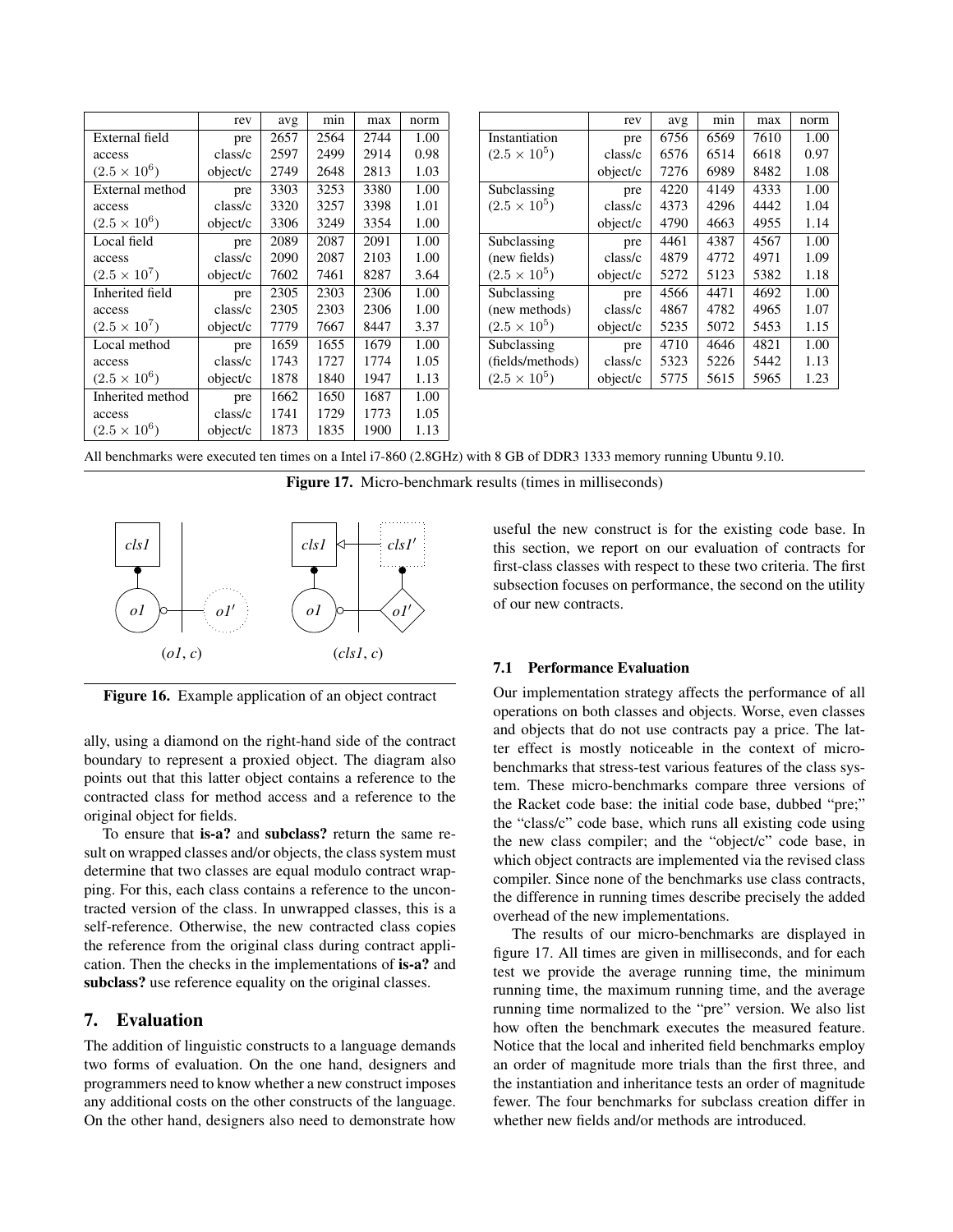When only class contracts are introduced, the overhead on even these class-focused benchmarks is quite small usually less than 5%. In a couple of cases, the average running time actually drops because our revised class compiler can better optimize field accesses due to the separation of internal and external accesses. Once object contracts and thus object proxying are added, however, the overhead increases noticeably in all cases but external accesses.

For internal field access—a fairly common use case the impact of proxying is huge. While the original compiler translates field references into direct structure dereferences, the revised compiler must take into account that some objects are proxy objects. Hence all internal field references have slowed down by approximately 350%.<sup>5</sup>

Fortunately micro-benchmarks tend to exaggerate the effect of our compiler changes. In a realistic code base, internal field references aren't used for every other instruction, and methods perform real work rather than return the same numeric value for every call. Therefore we also measure the effects on the addition of contracts to the class system with two macro-benchmarks. See figure 18 for the results.

|                 | rev      | avg    | min    | max    | norm |
|-----------------|----------|--------|--------|--------|------|
| universe        | pre      | 7834   | 7735   | 7903   | 1.00 |
| teachpack       | class/c  | 7767   | 7716   | 7856   | 0.99 |
| program         | object/c | 7758   | 7678   | 7808   | 0.99 |
| <b>DrRacket</b> | pre      | 494608 | 491790 | 497510 | 1.00 |
| interaction     | class/c  | 495133 | 493220 | 498070 | 1.00 |
| test            | object/c | 518873 | 517680 | 520370 | 1.05 |

All benchmarks were executed ten times on a Intel i7-860 (2.8GHz) with 8 GB of DDR3 1333 memory running Ubuntu 9.10.

#### Figure 18. Macro-benchmark results (times in ms)

The first macro-benchmark is a program written using the "universe" library, which provides students with the tools to write purely functional distributed, interactive programs [11]. The library is written using Racket's class system. The program that measures the effect of the class system changes on the "universe" teachpack strongly exercises the features provided by the teachpack. The benchmark shows no additional overhead on such programs.

The second macro-benchmark is an automated interaction test for DrRacket [14], formerly DrScheme. DrRacket is a Racket-specific graphical IDE whose implementation makes heavy use of classes and objects. The automated interaction test of the IDE allows the team to measure its performance. The team tracks these measurements during development of the code base to ensure that no change unduly slows down DrRacket. Figure 18 shows that the addition of class contracts causes no noticeable impact. Indeed, even the overhead of object proxying is a tolerable 5%.

In summary, the addition of contracts to our language of first-class classes has some impact on all class-based programs, not just those that employ contracts. While microbenchmarks suggest that this cost is significant for some features of the class system, the load for complex systems is almost too small to be noticed.

#### 7.2 Feature Evaluation

Although the presence of first-class classes naturally leads to a class contract such as class/c, the question arises whether all of its expressive power is truly needed. At this point we lack definitive pragmatic evidence, but we do have some preliminary anecdotal insight that we wish to share.

To evaluate the expressiveness of class/c, we equipped several heavily used core classes of the DrRacket IDE with lightweight contracts.<sup>6</sup> The generated contracts assume that external method calls and calls to overridden methods must satisfy the same contracts. Starting up DrRacket, however, immediately reveals that these contracts fail because subclasses make different assumptions than object clients.

One particularly revealing example concerns the socalled *snip%* class, which specifies that two methods, *getextent* and *get-text*, consume both mandatory and optional arguments. Several subclasses break this assumption. They override the methods so that all arguments are mandatory. Even though these subclasses are not behavioral subtypes of *snip%*, they are safe because *snip%* internally dispatches to these methods with all arguments provided explicitly.

Without allowing for contracts that separate object interfaces from specialization interfaces, we would need to revisit every subclass of *snip%*, of which there are over 20 inside the DrRacket code base alone. For each of them, we would need to change the implementation of *get-extent* and *get-text*. Instead, we change the contract so that overriding classes only need to support the full-arity version of those methods. For external uses of these methods, we stick to the original, flexible contracts.

The separation of method and field contracts into external and internal contracts also allows the programmer to encode policy for field and method access. Figure 19 contains a mixin similar to existing mixins in the Racket code base. The *add-locking* mixin assumes a superclass that contains a public method *run*. When invoked on a suitable superclass, *add-locking* returns a subclass that executes calls to run in a sequential manner. It also provides another method, *run/nolock*, that can be used by subclasses to execute the service without locking. Only subclasses are expected to use this method, as well as the *lock* and *unlock* methods, but Racket's class system does not currently provide the equivalent of Java's protected keyword.

Since our contracts allow the programmer to separately describe how external and internal method calls should be protected, we can use contracts to mimic protected methods. We show part of the resulting contract in figure 19. The ex-

 $5$  We are currently investigating an alternate implementation strategy for objects, which may eliminate a portion of this overhead.

<sup>6</sup> We actually used a tool by Klein and Findler [25] to generate contracts from documentation and adjusted the results manually.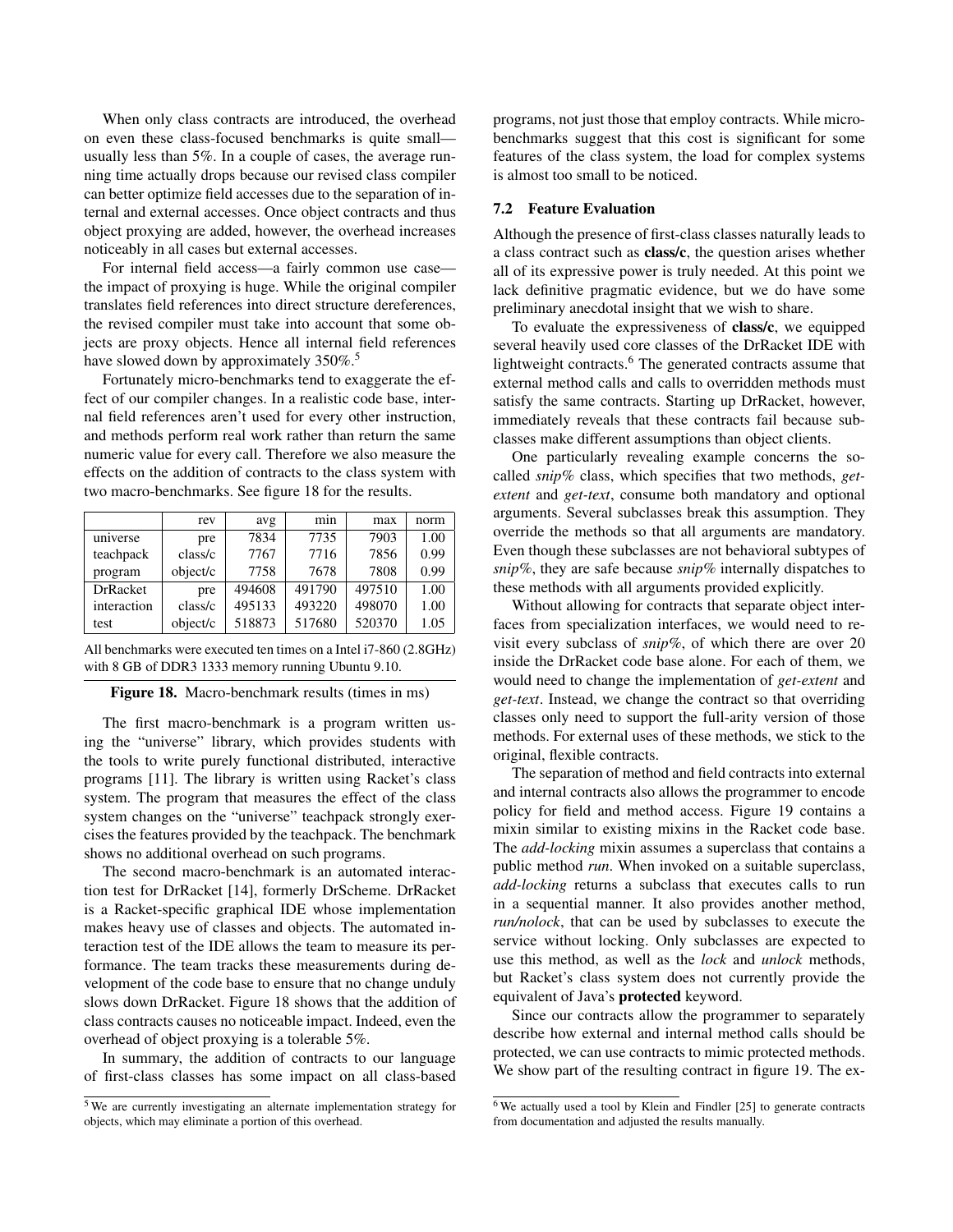```
(define (add-locking cls%)
  (class cls%
    (super-new)
    (define mutex (make-mutex))
    (define/override (run cmd)
      (mutex-lock mutex)
      (super run cmd)
      (mutex-unlock mutex))
    (define/public (run/nolock cmd) (super run cmd))
    (define/public (locked?) (mutex-locked? mutex))
    (define/public (lock) (mutex-lock mutex))
    (define/public (unlock) (mutex-unlock mutex))
    \ldots)
```
(define (*locked? o*) (send *o locked?*))

#### (provide/contract

[*add-locking*  $(\rightarrow$  (class/c  $\dots$ ) (super  $[run (locked?$  any/c .  $\rightarrow$  . any/c)]))  $(class/c \dots$ [*run* (any/c any/c .  $\rightarrow$  . any/c)] (inherit [ $run/nolock$  (locked? any/c .  $\rightarrow$  any/c)]  $[run/nolock$  (**none/c** none/c .  $\rightarrow$  . any/c)]))])



ternal contract for *run/nolock* ensures that the method cannot be invoked on objects by using none/c for the arguments. The none/c contract always fails, and here the resulting failure blames the party that called the method. The internal contract, specified by inherit, checks that the mutex has already been locked prior to being called. This ensures that the superclass's *run* method is not accidentally invoked during other invocations of that method. Similarly, the contract on the mixin's input checks all uses of the superclass's *run* method within any subclasses.

## 8. Adding Beta-style Augmentation

In conventional class-based languages, subclasses may override methods. Beta [31] and gbeta [10] instead demand that subclasses provide *method augmentations*, which the super method may utilize. This shift of perspective favors behavioral subtyping; the superclass dictates the primary behavior of a method and how it may change.

Goldberg et al. [21] describe how to mix conventional inheritance and Beta-style inheritance in a single language. Mixing the two styles requires the programmer to specify two attributes for each method definition: whether a method overrides or augments the superclass's method and whether a method can be augmented or overridden in a subclass. Overriding methods can be used only if the previous definition of the method specified that the method is overrideable, and an augmenting method can be used only if the previous definition is augmentable.

Naturally, mixing the two styles in one language complicates the semantics of dynamic dispatch. On initial entry, the *first* augmentable method declaration is executed. If no augmentable method is found, then the *last* overriding method declaration is executed. When a superclass wishes to use a subclass's augmentation, specified by inner, the same search starts at the current class's subclass, if any. If no subclass augments the method, a default expression is evaluated instead. If a method overrides a previous definition, then the superclass's implementation can be accessed via super.



Figure 20. Mixed inheritance chains

Figure 20 illustrates this mix of inheritance for a single method. Each class is labeled with "A" if the method is defined to be augmentable and "O" if it is overrideable. The solid arrow entering the first augmentable method is the initial entry point. The other solid arrows denote methods executed via inner, and the arrows with outline heads point to the method that are executed via super.

Racket supports both Beta-style inheritance and its use alongside conventional inheritance. Thus, our contract system can protect augmentable methods as well as overrideable methods. Guarding calls via internal dynamic dispatch to augmentable methods is simpler than for overrideable methods. The first augmentable implementation of a method, when available, is the target of dynamic dispatch for that class and any future subclasses. Thus, the projections for contracts that guard against internal dynamic dispatch to augmentable methods can be applied eagerly. Only methods that can be overridden require projections to be stored.

Augmentations of a augmentable method accessed by inner can be declared overrideable, however. Thus, to protect inner calls, the class implementation contains a projection for each method that is applied when an augmentation is added or overridden. The projection is reset to the identity projection when the new augmentation is augmentable, which adds another link to the chain of inner calls. An accompanying technical report [48] more fully describes the extensions in support of Beta-style inheritance.

## 9. Related and Future Work

While Parnas [41] introduced the idea of using declarative specifications of expected behavior between different software components, Meyer [36, 37] named them contracts and, with his design of Eiffel [38], put them on the map for software engineers and language designers. Later work by Carrillo-Castellon et al. [8] and Plösch [42] added similar contract systems to dynamically typed object-oriented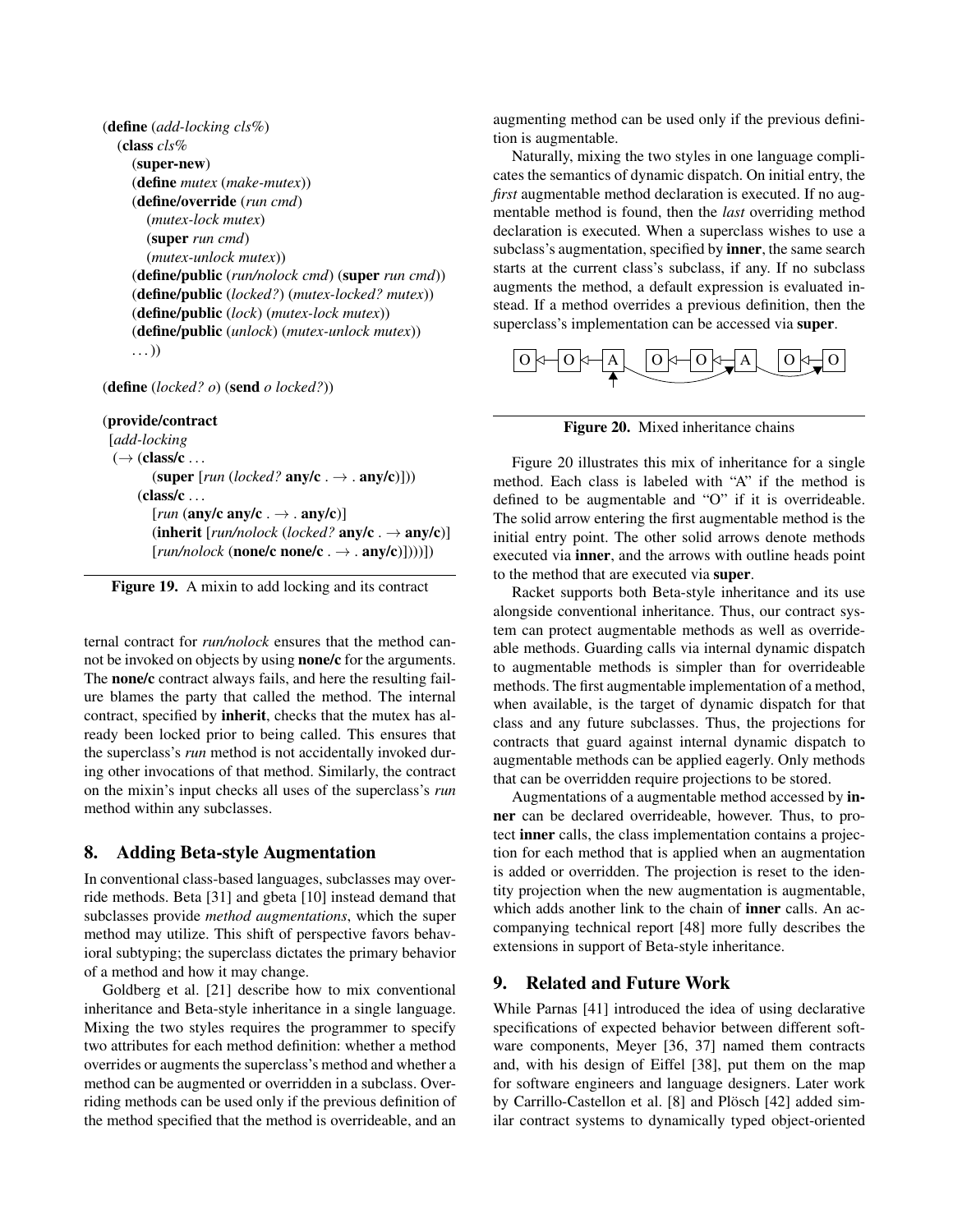languages. Findler and Felleisen [12] revisited Meyer's contracts with a focus on blame tracking. Contracts for higherorder functions are also due to Findler and Felleisen [15].

The contracts presented in this paper protect classes consistent with implementation inheritance. Our work thus calls for two future extensions: interface inheritance and declaration of contracts inside class definitions.

First, Racket, like other object-oriented languages, enables the programmer to specify interfaces and attach them to classes. These interfaces describe public methods that a class must implement. Class definitions can then list implemented interfaces. Our plan calls for contracts in interfaces. Classes that implement a contracted interface will have their methods checked according to behavioral subtyping [12].

Second, we would like to allow programmers to declare contracts on class features inside a class definition, instead of contracting the resulting value. This implies, however, that as in our previous work on contracts for first-class modules [46], the class itself is a contract boundary. Doing so requires further research into how class-level contract boundaries interact with each other and other contract boundaries.

*Acknowledgments* The research benefited from advice by Matthew Flatt and Robby Findler. Jan Vitek's comments on an early draft helped us improve the presentation.

## References

- [1] Eric Allen, Jonathan Bannet, and Robert Cartwright. A firstclass approach to genericity. In *Object-Oriented Programming, Systems, Languages, and Applications*, pages 96–114, 2003.
- [2] Eric Allen, David Chase, Joe Hallett, Victor Luchangco, Jan-Willem Maessen, Sukyoung Ryu, Guy L. Steele Jr., and Sam Tobin-Hochstadt. *The Fortress Language Specification Version 1.0*. Sun Microsystems, 2008.
- [3] Davide Ancona, Giovanni Lagorio, and Elena Zucca. Jam designing a Java extension with mixins. *ACM Trans. Program. Lang. Syst.*, 25(5):641–712, 2003.
- [4] Mike Barnett, K. Rustan, M. Leino, and Wolfram Schulte. The Spec# programming system: An overview. In *Construction and Analysis of Safe, Secure and Interoperable Smart devices*, volume 3362 of *LNCS*, pages 49–69. Springer, 2004.
- [5] Detlef Bartetzko, Clemens Fischer, Michael Moller, and Heike Wehrheim. Jass—Java with assertions. *Electronic Notes in Theoretical Computer Science*, 55(2):103–117, 2001.
- [6] Antoine Beugnard, Jean-Marc Jézéquel, Noël Plouzeau, and Damien Watkins. Making components contract aware. In *IEEE Software*, pages 38–45, June 1999.
- [7] Gilad Bracha and William Cook. Mixin-based inheritance. In *Object-Oriented Programming, Systems, Languages, and Applications/European Conference on Object-Oriented Programming*, pages 303–311, Ottawa, Canada, 1990.
- [8] M. Carrillo-Castellon, J. Garcia-Molina, E. Pimentel, and I. Repiso. Design by contract in Smalltalk. *Journal of Object-Oriented Programming*, 7(9):23–28, 1996.
- [9] Dominic Duggan and Ching-Ching Techaubol. Modular mixin-based inheritance for application frameworks. In *Object-Oriented Programming, Systems, Languages, and Applications*, pages 223–240, 2001.
- [10] Erik Ernst. *gbeta—a Language with Virtual Attributes, Block Structure, and Propagating, Dynamic Inheritance*. PhD thesis, University of Aarhus, Århus, Denmark, 1999.
- [11] Matthias Felleisen, Robert Bruce Findler, Matthew Flatt, and Shriram Krishnamurthi. A functional I/O system, or fun for freshman kids. In *International Conference on Functional Programming*, pages 47–58, September 2009.
- [12] R. Findler and M. Felleisen. Contract soundness for objectoriented languages. In *Object-Oriented Programming, Systems, Languages, and Applications*, pages 1–15, 2001.
- [13] Robert Bruce Findler and Matthias Blume. Contracts as pairs of projections. In *Functional and Logic Programming*, volume 3945 of *LNCS*, pages 226–241. Springer, April 2006.
- [14] Robert Bruce Findler, John Clements, Cormac Flanagan, Matthew Flatt, Shriram Krishnamurthi, Paul Steckler, and Matthias Felleisen. DrScheme: A programming environment for Scheme. *Journal of Functional Programming*, 12(2):159– 182, March 2002.
- [15] Robert Bruce Findler and Matthias Felleisen. Contracts for higher-order functions. In *International Conference on Functional Programming*, pages 48–59, October 2002.
- [16] Matthew Flatt, Robert Bruce Findler, and Matthias Felleisen. Scheme with classes, mixins, and traits. In *Asian Symposium on Programming Languages and Systems*, pages 270–289, November 2006.
- [17] Matthew Flatt, Shriram Krishnamurthi, and Matthias Felleisen. Classes and mixins. In *Symposium on Principles of Programming Languages*, pages 171–183, January 1998.
- [18] Matthew Flatt and PLT. Reference: Racket. Technical Report PLT-TR2010-1, PLT Inc., June 7, 2010. http:// racket-lang.org/tr1/.
- [19] Erich Gamma, Richard Helm, Ralph Johnson, and John Vlissides. *Design Patterns: Elements of Reusable Object-Oriented Software*. Addison Wesley, Massachusetts, 1994.
- [20] Adele Goldberg and David Robinson. *Smalltalk-80: The Language and its Implementation*. Addison-Wesley, 1983.
- [21] David S. Goldberg, Robert Bruce Findler, and Matthew Flatt. Super and inner—together at last! In *Object-Oriented Programming, Systems, Languages, and Applications*, pages 116– 129, 2004.
- [22] Benedict Gomes, David Stoutamire, Boris Vaysman, and Holger Klawitter. *A Language Manual for Sather 1.1*, August 1996.
- [23] J. Gosling, B. Joy, and G. L.Steele. *The Java Language Specification*. Addison-Welsley, 1996.
- [24] Murat Karaorman, Urs Hölzle, and John Bruno. jContractor: A reflective Java library to support design by contract. In *Proceedings of Meta-Level Architectures and Reflection*, volume 1616 of *LNCS*, pages 175–196, July 1999.
- [25] Casey Klein, Matthew Flatt, and Robert Bruce Findler. Random testing for higher-order, stateful programs. In *Object-*